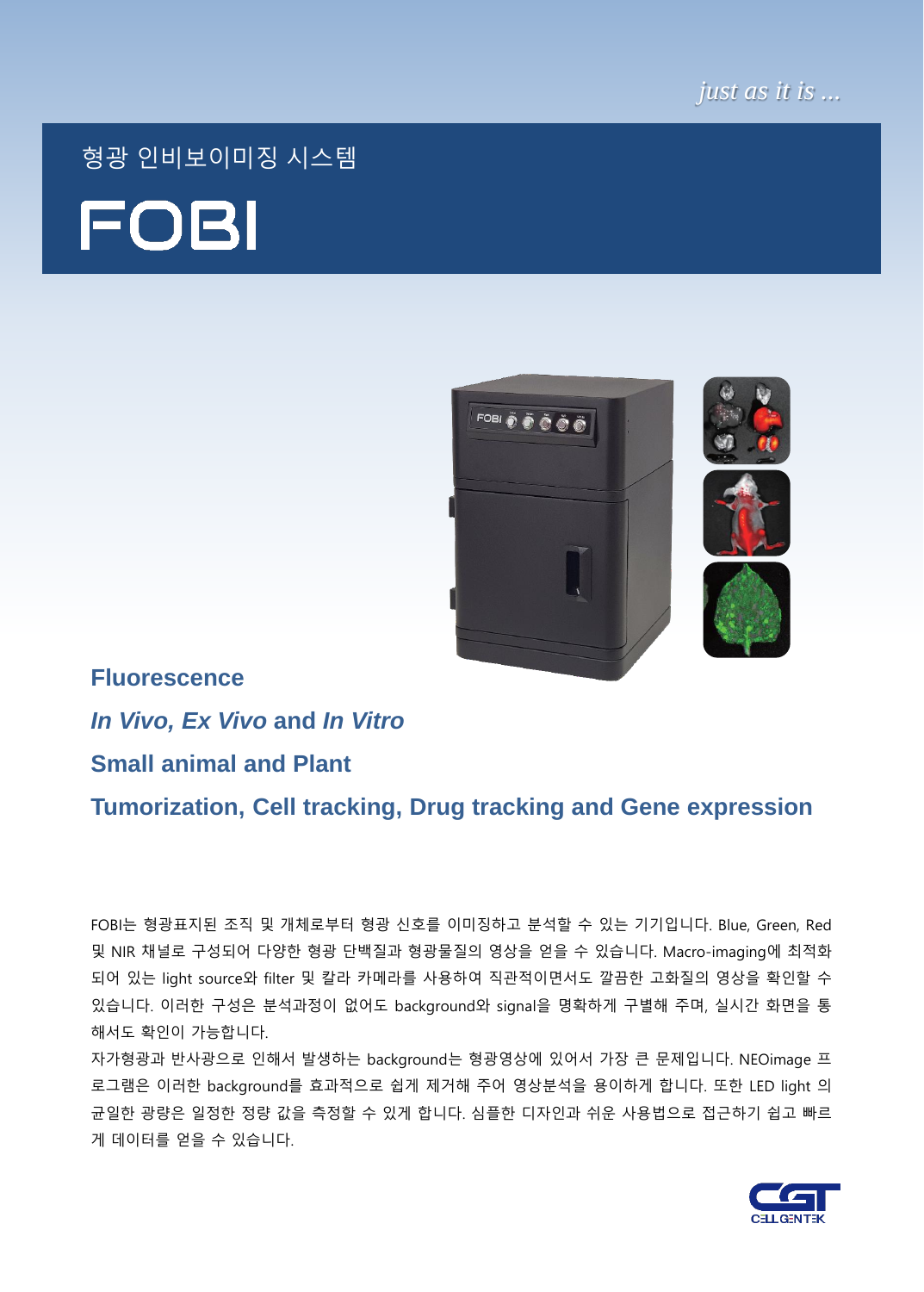#### **Real color**

FOBI는 컬러카메라 와 최적화된 filter 를 사용하여 형 광 시그널을 특별한 분석 없이 실시간 화면을 통해서 확인할 수 있습니다. 이러한 영상을 통해 형광의 위치 와 세기를 직관적으로 확인할 수 있고 이를 곧바로 영 상 데이터로 남길 수 있습니다.

#### **Fast**

FOBI는 빠른 영상 속도를 가지고 있어서 형광 시그널 을 동영상으로 촬영할 수 있습니다. 빠른 영상속도로 인해서 많은 샘플을 신속하게 처리할 있고, 즉각적 관 찰 및 대응을 할 수 있습니다.



Fig. 1. FOBI



#### **Simple**

심플한 구조를 가지고 있어서 설치를 빠르고 쉽게 할 수 있습니 다. 또한 이동설치도 용이하고, 관리 및 유지도 간편합니다.

#### **Compact**

FOBI는 Compact한 크기(26x26x40 cm)를 가지고 있어서 협소한 공간에서도 사용이 가능합니다. 또한 이동이 편리하기 때문에 다 양한 장소에서 다양한 목적으로 사용이 가능합니다.

#### **Easy**

하드웨어 및 소프트웨어는 사용자 친화적인 디자인을 가지고 있 어 사용하기 편리하고 쉽습니다. 필터 장착 및 교체, 노출조절 그 리고 영상촬영이 간단한 방법으로 할 수 있어 누구나 쉽게 사용 할 수 있습니다.

Fig. 2. Structure of FOBI

#### **Multi function**

Blue, Green, Red, NIR의 4개 채널을 이용하여 GFP 부터 ICG까지 대부분의 형광단백질과 형광물질의 적용이 가능합니다. 두가지 이상의 형광물질을 이미징 할 수 있기 때문에 여러가지 기능을 하나의 샘플에서 관찰 할 수 있습니다. 예를 들어 tumor 이미징과 drug 이미징을 한 동물에서 할 수 있기 때문에, 개발된 drug의 tumor로의 targeting과 tumorization을 동시에 관찰 할 수 있습니다.

또한 bright 사진과 merge 할 수 있어서 형광이 어느 위치에 존재하는지 확인할 수 있습니다.



#### Fig. 3. Animal imaging by FOBI

a. Tumorization of GFP expressing stable cell line injected subcutaneous. b. FOBI can imaging variable fluorescence molecules from GFP to ICG. c. iRFP (near infrared fluorescence gene) tumor. d. DiD labeled immune cell injected via tail vein moved to inside the spine. e. ICG labeled drug targeted to the lung. f. Cy7 labeled drug moved to the liver. g. GFP expression and drug targeting in the sliced ape's brain.

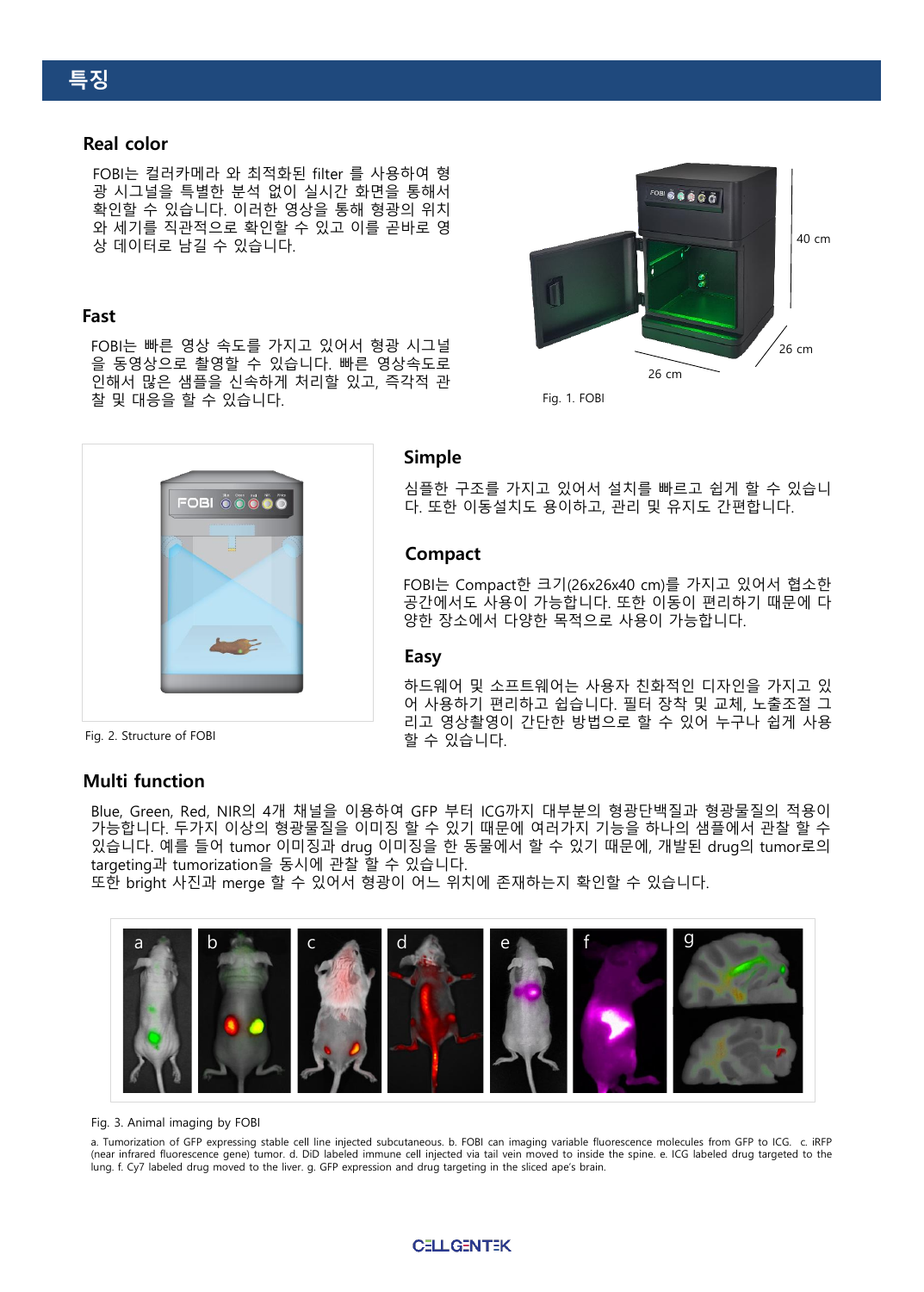#### **Tumor imaging**

GFP stable cell line 을 이용하여 tumorization을 확인할 수 있습니다. 만들어진 GFP stable cell line은 FOBI 영 상을 통해서 확인할 수 있습니다. GFP cell을 피하 등의 조직에 주사하고 cell이 증식하는 과정을 형광영상을 얻 을 수 있습니다. 이후 다른 조직으로의 전이과정도 영상을 얻을 수 있고, 그 정도를 정량 하여 비교할 수 있습니 다.

시간이 지남에 따라서 형광의 세기는 달라지고, 이에 따른 카메라 노출 시간은 달라질 수 있습니다. NEOimage 분석프로그램은 노출시간과 gain과 같은 영상조건에 따른 변화를 고려하여 정량 할 수 있기 때문에, 다른 조건 의 샘플들의 결과도 비교 분석할 수 있습니다.

#### **Cell tracking**

여러 가지 목적으로 기능이 향상된 줄기세포 또는 면역세포를 동물 내에서 확인하여 생존여부 및 위치를 확인 할 수 있습니다. 줄기세포 및 면역세포는 그 특성상 형광유전자를 넣어서 분석하는 것이 어렵습니다. 다양한 방 법을 통해서 세포를 형광시약으로 염색 할 수 있습니다.

형광시약으로 염색된 줄기세포 및 면역세포는 정맥주사, 복강주사 및 피하주사 등 여러가지 방법으로 동물에 넣을 수 있습니다. 이 세포는 FOBI 이미징을 통해서 위치를 확인할 수 있습니다. 또한 정량 분석을 통해서 얼마 나 살아있는지도 확인 가능합니다.

#### **Plant imaging**

Chlorophyll의 자가 형광으로 인해서 영상을 얻기 어려웠던 식물 잎에서의 GFP를 FOBI의 특정 필터를 사용하 여 자가 형광을 제거하고 촬영하여 분석할 수 있습니다.

FOBI의 칼라카메라는 GFP의 형광 뿐만 아니라 chlorophyll의 자가 형광을 통해서 식물 잎의 건강상태도 확인이 가능합니다.

하나의 식물 잎에서 건강상태도 확인하고 동시에 GFP 발현 정도를 확인하고 분석 가능합니다.

또한 식물의 종자 및 callus에서도 영상을 얻을 수 있기 때문에 식물의 전체 생장 단계에서 기능을 확인할 수 있 습니다.

#### **DDS (Drug Delivery System)**

In Vitro로 확인된 drug은 실험목적에 맞게 실험동물에 주입할 수 있습니다. 이후, 일정시간 간격을 두고 영상 을 얻음으로써, drug의 이동경로 및 축적 양상을 동물이 살아있는 상태에서 확인할 수 있습니다. 이를 통해서 drug의 targeting과 기능을 확인할 수 있습니다.

In Vivo로 확인된 drug의 영상은 Ex Vivo로 다시 확인할 수 있습니다. 형광은 동물이 희생된 후에도 지속적으로 발현하고 있기 때문에 각 조직만 분리하여 다시 한 번 형광영상을 얻고 정량 할 수 있습니다.

이렇게 얻어지는 Ex Vivo data는 In Vivo data와 함께 실험의 신뢰도를 높여 훌륭한 증거자료가 됩니다.



Fig. 4. Fluorescence imaging of various materials and methods

a. Fluorescence labeled chemicals in the Zebrafish. b. GFP cell in the 24well plate. c. Fluorescence labeling test. d. Ex Vivo imaging for drug delivery system. e. GFP expression leaf infected gene by virus vehicle. f. Auto-fluorescence from the chlorophyll. g. Gene expression on the leaf with marker gene. h. Gene transfected seed seperated by GFP imaging.

#### **CELL GENTEK**